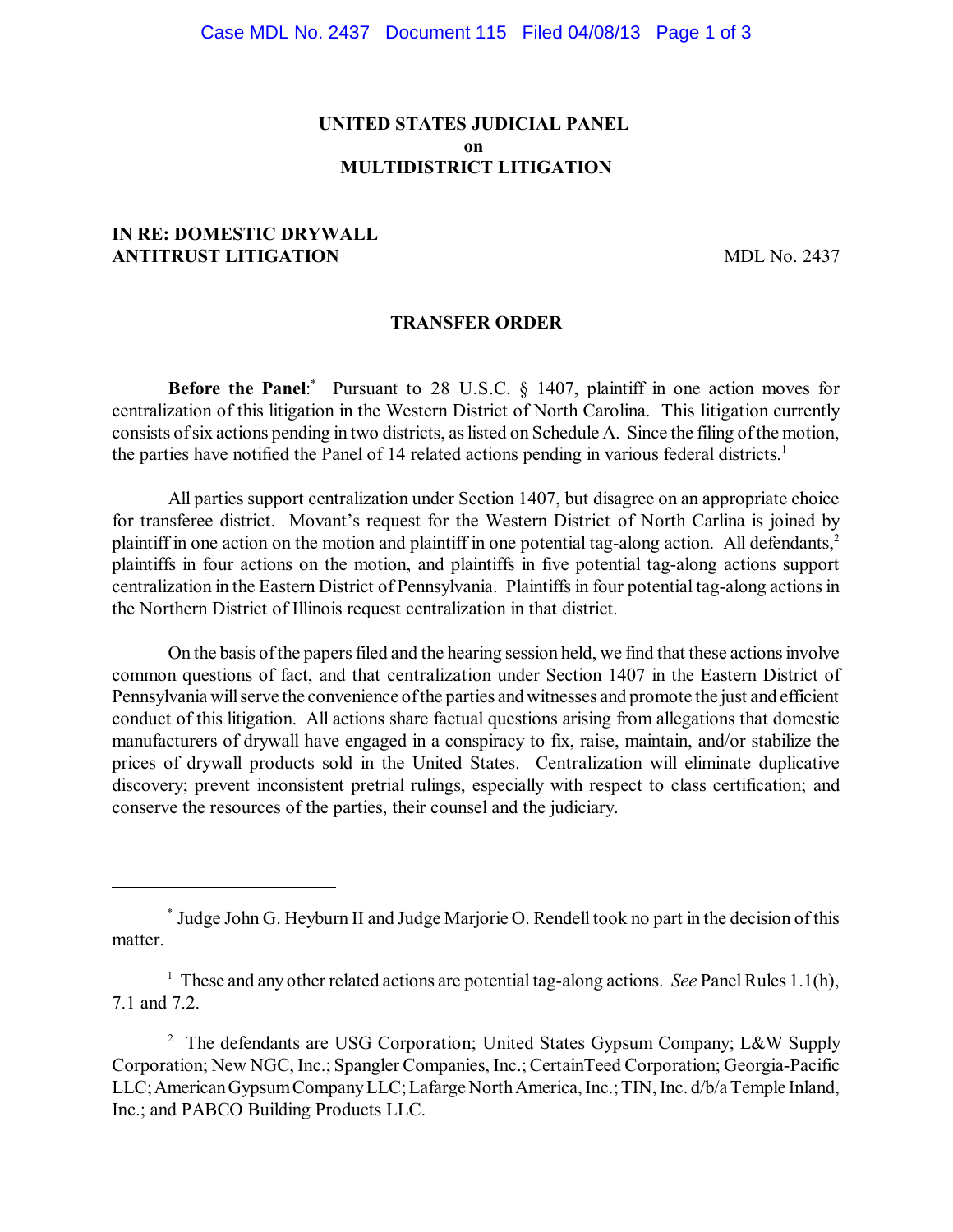#### -2-

Any of the suggested districts would be an appropriate transferee forum for this litigation. Weighing all factors, we have selected the Eastern District of Pennsylvania. All defendants and plaintiffs in the majority of the pending actions support centralization in the Eastern District of Pennsylvania. Relevant documents and witnesses may be found in or near this district, inasmuch as several defendants have their principal places of business in Pennsylvania or other states in the mid-Atlantic area. Judge Michael M. Baylson is an experienced transferee judge who we are confident will steer this litigation on a prudent course.

IT IS THEREFORE ORDERED that, pursuant to 28 U.S.C. § 1407, the actions listed on Schedule A and pending outside the Eastern District of Pennsylvania are transferred to the Eastern District of Pennsylvania and, with the consent of that court, assigned to the Honorable Michael M. Baylson for coordinated or consolidated pretrial proceedings with the actions pending in that district and listed on Schedule A.

### PANEL ON MULTIDISTRICT LITIGATION

Rathyn H. Ratie

Kathryn H. Vratil Acting Chairman

W. Royal Furgeson, Jr. Paul J. Barbadoro Lewis A. Kaplan Charles R. Breyer